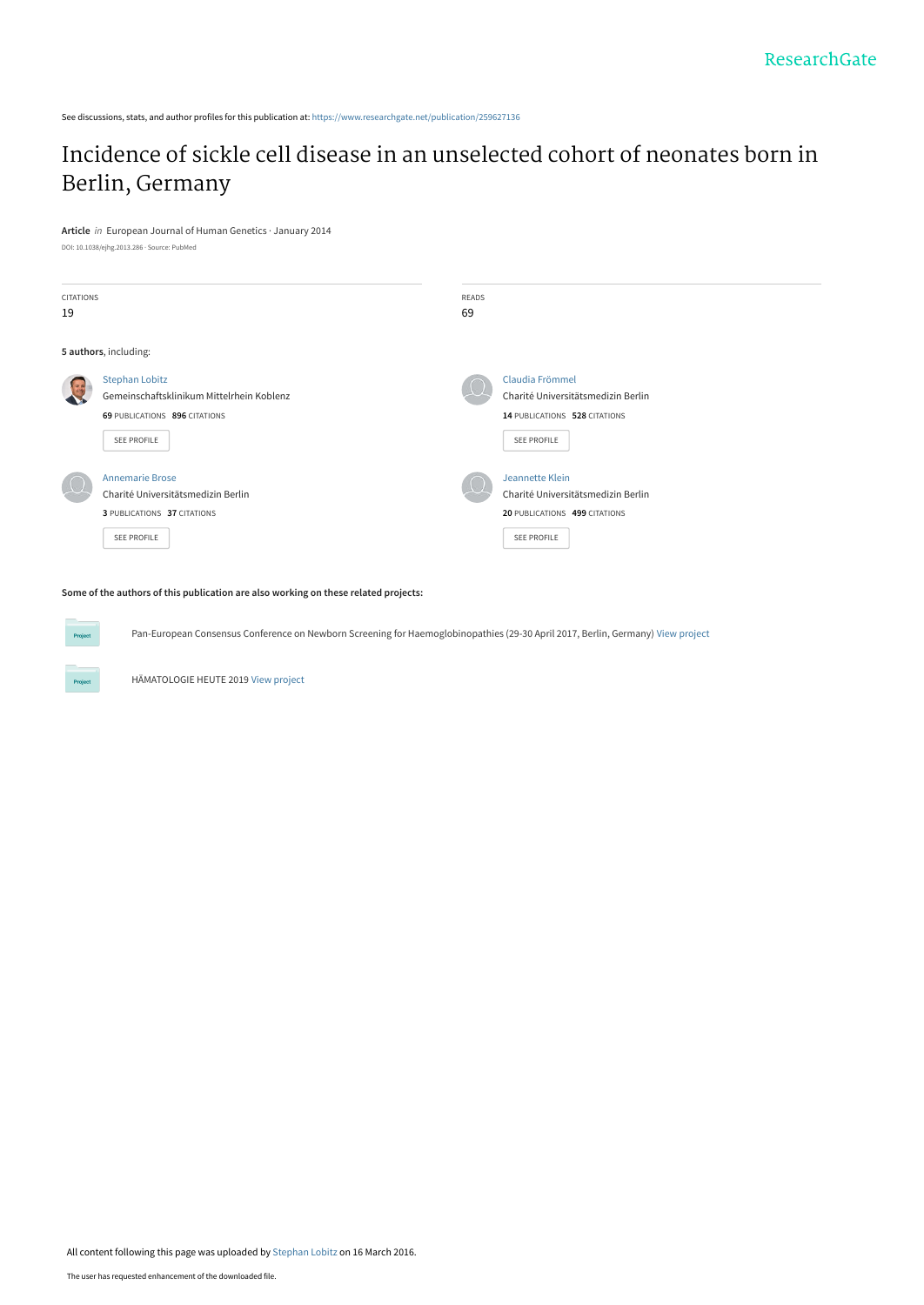### SHORT REPORT

# Incidence of sickle cell disease in an unselected cohort of neonates born in Berlin, Germany

Stephan Lobitz\*,<sup>1,4</sup>, Claudia Frömmel<sup>2,4</sup>, Annemarie Brose<sup>2</sup>, Jeannette Klein<sup>3</sup> and Oliver Blankenstein<sup>3</sup>

Sickle cell disease (SCD) does not occur in the indigenous German population. However, with the increasing numbers of immigrants its prevalence is steadily rising. Nevertheless, robust epidemiological data is not available for Germany and, consequently, the German newborn screening (NBS) program does not include SCD. Between 1 September 2011 and 30 November 2012, an unselected cohort of 34 084 Berlin newborns was tested for SCD. The results of 14 newborns were consistent with SCD and 265 babies were identified as hemoglobin S (Hb S) carriers. These data indicate a 95% probability that the incidence of SCD in Berlin is at least 2.5/10 000.

European Journal of Human Genetics (2014) 22, 1051–1053; doi:[10.1038/ejhg.2013.286;](http://dx.doi.org/10.1038/ejhg.2013.286) published online 8 January 2014

Keywords: sickle cell disease; newborn screening; HPLC; capillary electrophoresis

#### INTRODUCTION

SCD causes significant early morbidity and mortality. Many studies have shown that early detection and appropriate prophylactic measures help to prevent potentially fatal complications and many countries, including several Western and Central European nations have already introduced NBS programs for SCD or conducted regional pilot studies (see [Table 2](#page-2-0)).<sup>[1–9](#page-3-0)</sup>

To date, there is no comprehensive epidemiological data on SCD in Germany, although in major cities with large immigrant populations, the number of cases is considerable. 'Semi-epidemiological' informa-tion is available from the Ulm longitudinal study published in 20[10](#page-3-0).<sup>10</sup> The authors reported on 100 621 hemoglobin analyses performed in Germany's leading diagnostic facility from 1971 to 2007 as part of the diagnostic workup of anemic patients from all over the country. During these 37 years, Kohne et al. identified 3085 individuals with several types of SCD. With regard to NBS for SCD, a report on a targeted study including 306 neonates born to African mothers in Munich is the only literature available from Germany so  $far<sup>11</sup>$  $far<sup>11</sup>$  $far<sup>11</sup>$ However, such a preselective approach has several limitations, as it will miss all affected children with a non-African ethnic background and, ultimately, does not provide comprehensive epidemiological information.

#### The German NBS program

In Germany, NBS is offered to all parents. Participation is voluntary. Nevertheless, the estimated participation rate is close to 100%.<sup>12</sup> NBS is done from heel prick dried blood spots that are sampled between the 36th and 72nd hour of life. Very early preterm newborns are re-screened as soon as they have a corrected age of 32 weeks of gestation. The German NBS program comprises 14 conditions, the most prevalent of which is congenital hypothyroidism (1/3275).<sup>[13](#page-3-0)</sup> In addition, all newborns are screened for congenital auditory defects. Blood disorders are not included.

#### Aims

This pilot study was conducted to determine for the first time the incidence of SCD in an unselected cohort of neonates born in Germany.

#### MATERIALS AND METHODS

#### Study design and population

The present study is a retrospective cross-sectional investigation of an unselected cohort of newborns. All children born in Berlin between 1 September 2011 and 30 November 2012 were considered eligible for this project provided they took part in the routine NBS program.

#### Target conditions and screening procedure

The primary target conditions of this study included SCD–S/S, SCD–S/C, SCD–S/D<sup>Punjab</sup>, SCD–S/E, SCD–S/Lepore, SCD–S/O<sup>Arab</sup>, SCD–S/ $\beta$  thalassemia, SCD–S/ $\delta\beta$  thalassemia and SCD–S/HPFH (hereditary persistence of fetal hemoglobin).

Samples were first analyzed in our routine NBS laboratory, stored at room temperature and forwarded to the study laboratory after 2–4 months. A twotier screening procedure was used. High-performance liquid chromatography (HPLC) served as the first-line method[.14,15](#page-3-0) Specimens with HPLC profiles consistent with SCD, sickle cell trait (SCT),  $\beta$  thalassemia or variant hemoglobins other than Hb S were subsequently analyzed by capillary electrophoresis (CE) as a confirmatory method.<sup>16,17</sup>

HPLC analyses were performed on a VARIANT nbs Newborn Screening System (Bio-Rad Laboratories, Munich, Germany) using the VARIANT nbs Sickle Cell Program. Data acquisition, management and analysis were conducted with the GDM 3.0 software (Bio-Rad Laboratories, Munich, Germany). HPLC measurements, maintenance and calibration of the HPLC system were carried out according to the manufacturer's recommendations. All chromatograms were automatically analyzed and also visually inspected.

Capillary electrophoreses were performed on a Sebia CAPILLARYS 2 CE system (Sebia, Fulda, Germany). Data acquisition, management and analysis were conducted with the PHORESIS 6.51 software. The fully automated CE measuring procedure was carried out according to the manufacturer's recommendations. The protocol has recently been published elsewhere.<sup>16,17</sup> The migration properties of certain hemoglobins in CE are different from

<sup>4</sup>These authors contributed equally to this work.

<sup>&</sup>lt;sup>1</sup>Department of Pediatric Oncology/Hematology/BMT, Charité—Universitätsmedizin Berlin, Berlin, Germany; <sup>2</sup>Labor Berlin GmbH, Berlin, Germany; <sup>3</sup>Newborn Screening Laboratory, Charité-Universitätsmedizin Berlin, Berlin, Germany

<sup>\*</sup>Correspondence: Dr S Lobitz, Department of Pediatric Oncology/Hematology/BMT, Charité—Universitätsmedizin Berlin, Augustenburger Platz 1, 13353 Berlin, Germany. Tel: +49 (0)30 450666407; Fax: +49 (0)30 450566946; E-mail: [stephan.lobitz@charite.de](mailto:stephan.lobitz@charite.de)

Received 27 May 2013; revised 4 November 2013; accepted 20 November 2013; published online 8 January 2014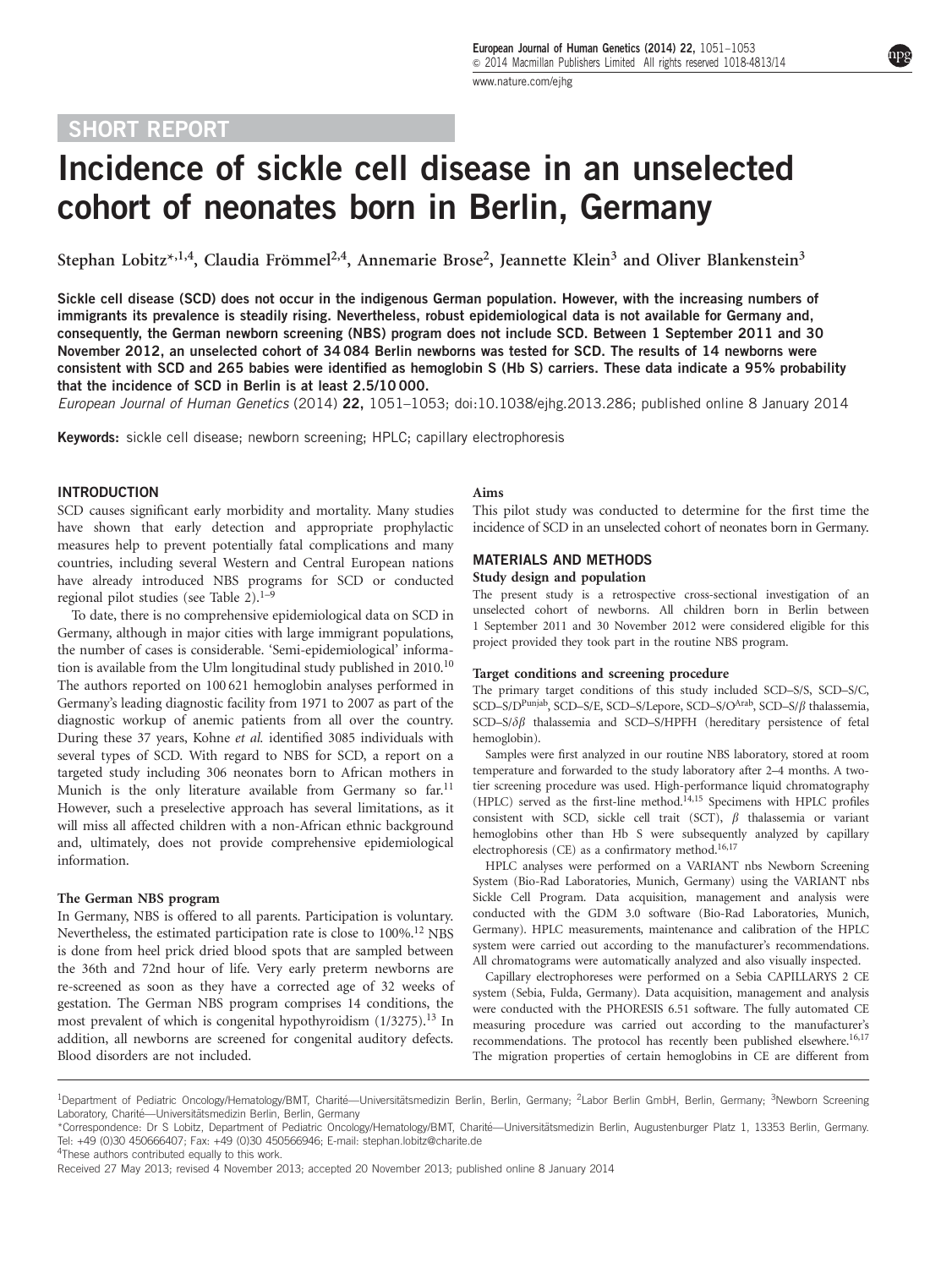<span id="page-2-0"></span>those in HPLC, which allows for separation of hemoglobin species that co-migrate in HPLC and vice versa. In addition, all electropherograms were visually inspected.

An excellent guide through methodology is available on the website of the UK NHS Sickle Cell and Thalassaemia Screening Programme [\(http://sct.](http://sct.screening.nhs.uk/) [screening.nhs.uk/\)](http://sct.screening.nhs.uk/).

#### **Statistics**

Statistics are based on the assumption of a Poisson distribution, which allows calculation of the probability of a given number of independent events occurring in a fixed interval of time provided the average number of events per interval is known. As the latter precondition was not fulfilled, hypothetical incidences of 1.5, 2.0 and 2.5 cases of SCD per 10 000 newborns were used instead.

#### Ethics and consent

The ethics committee of the Charité university hospital approved the study on 28 September 2011 (reference number EA2/088/11). The parents of all newborns investigated gave their written informed consent to re-analysis of blood in advance of sampling.

#### Handling of results

If both HPLC and CE analysis of a baby's blood were indicative of a significant hemoglobinopathy, the family was contacted and referred to our department of pediatric hematology, where the presumed diagnosis was confirmed from fresh blood sample by molecular genetic analysis. Telephone numbers and addresses were extracted from the routine NBS database. Carrier states were not reported as required by our local ethics committee.

#### RESULTS AND DISCUSSION

#### Patient recruitment

In the study period, 39 249 children were born in Berlin. A total of 95 newborns did not take part in screening due to parental refusal (unpublished data from the only Berlin Newborn Screening Laboratory). Hence, 39 154 dried blood spot cards were collected. Of these, 5070 samples (12.94%) were excluded for various reasons (see [Figure 1\)](#page-3-0). Finally, 34 084 of 39 249 newborns (86.84%) were enrolled.

#### First-line results (HPLC)

Altogether 34 084 samples were screened by HPLC and results of 14 newborns (4.11/10 000) were consistent with SCD. In 10 cases, only hemoglobins F and S were detectable. Five different genotypes can explain this phenotype, with homozygosity for  $\beta^S$  globin being the most common. Compound heterozygosity for  $\beta^S$  globin and  $\beta^{\circ}$ thalassemia,  $\delta\beta$  thalassemia or deletional HPFH, respectively, and some cases of SCD-S/ $\beta$ <sup>+</sup> thalassemia result in an FS pattern as well.

In four samples, hemoglobin patterns indicative of SCD–S/C were observed. One newborn had an FE pattern, which may indicate homozygosity for Hb E as well as Hb  $E/\beta$  thalassemia. In 265 samples (75.11/10 000) the HPLC results were consistent with SCT. In addition, 71 variants in heterozygous states were picked up.

#### Second-line results (CE)

All 351 HPLC results that provided evidence of the presence of any target condition or any variant hemoglobin were confirmed by CE. For detailed results, please refer to Table 1.

#### **Statistics**

Amongst the 34 084 newborns included in the study, 14 cases of SCD were detected. Calculations based on the assumption of a Poisson distribution indicate that the probabilities of detecting at least 14 affected babies in our cohort are only 0.086, 1.04 or 5.225%, assuming hypothetical incidences of 1.5/10 000, 2.0/10 000 or 2.5/10 000, respectively.

#### Table 1 Summary of all screening results

| Hemoglobin pattern | Number of newborns | Incidence (%) |  |
|--------------------|--------------------|---------------|--|
| <b>FA</b>          | 33733              | 98.970%       |  |
| <b>FS</b>          | 10                 | 0.029%        |  |
| <b>FSC</b>         | 4                  | 0.012%        |  |
| <b>FE</b>          | 1                  | 0.003%        |  |
| <b>FAS</b>         | 265                | 0.777%        |  |
| <b>FAE</b>         | 27                 | 0.079%        |  |
| <b>FAC</b>         | 23                 | 0.067%        |  |
| <b>FAD</b>         | 11                 | 0.032%        |  |
| <b>FAX</b>         | 10                 | 0.029%        |  |
| Total              | 34084              | 100%          |  |

Fourteen newborns were identified with hemoglobin patterns consistent with SCD (10 FS, 4 FSC). In one baby we found an FE pattern consistent with Hb E/ $\beta$  thalassemia or Hb E homozygosity. The most common heterozygous state was SCT, followed by Hb E, Hb C and Hb D heterozygosity, respectively. In addition, we found 10 babies with variants other than Hb S, Hb E, Hb C and Hb D in heterozygous states (FAX).

#### Table 2 Overview of published studies on NBS for SCD from Europe

| Study           |            | <b>Newborns</b> |                |            | SCT/SCD      |                  |  |
|-----------------|------------|-----------------|----------------|------------|--------------|------------------|--|
| location        | Approach   | screened        | SCD            | <b>SCT</b> | ratio        | Reference        |  |
| Amsterdam       | Targeted   | 1016            | $\overline{4}$ | 19         | (4.75)       | 19               |  |
| <b>Brussels</b> | Universal  | 179788          | 113            | 2745       | 24.29        | 20               |  |
| England         | Universal  | 1069173         |                | 10000      | $\approx$ 15 | 21               |  |
|                 |            | 1198614         | 651            |            |              |                  |  |
| Ferrara         | Targeted   | 1992            | $\Omega$       | 24         | n/a          | 22               |  |
| France          | Targeted   | 2622870         | 3890           | 64269      | (16.52)      | 23               |  |
| Liège           | Universal  | 11995           | 10             | 184        | 18.4         | 20               |  |
| Madrid          | Universal  | 190238          | 29             | 732        | 25.24        | 24               |  |
| Netherlands     | Universal  | 21969           | 3              | 83         | 27.67        | 15,25            |  |
| Nice            | Targeted   | 19775           | 12             | 139        | (11.58)      | 26               |  |
| Paris           | Targeted   | 115480          | 250            | 6168       | (24.67)      | 27               |  |
| Spain           | Universal/ | 226997          | 43             | n/a        | n/a          | 28               |  |
|                 | targeted   |                 |                |            |              |                  |  |
| Berlin          | Universal  | 34084           | 14             | 265        | 18.93        | Present<br>study |  |

SCT-to-SCD ratios of targeted approaches are in brackets. Please note that there is overlap between some publications (eg Madrid and Spain). Respective references are available as online Supplementary Material.

#### **DISCUSSION**

In the period covered by our study, SCD was the most common condition detected by the Berlin NBS program, coming even before hypothyroidism (1/2435 vs 1/3275). Berlin thus fulfilled the criteria of a high-prevalence region according to the definition of the British NHS Sickle Cell & Thalassaemia Programme often used as reference  $(>1.5/10 000)$ . However, in Germany as in England, it can be assumed that there are considerable differences between urban and rural areas and possibly also between individual cities owing to different proportions of immigrants who, on account of their ethnic origin, are at a high risk of having children with SCD.

There is a striking discrepancy in Germany between the number of genetic carriers and those affected. Explaining this phenomenon is highly speculative. However, the German SCT-to-SCD ratio is in line with the data from other European studies (see Table 2).

Considerable hurdles are to be surmounted on the way to a national program for early detection of SCD through neonatal